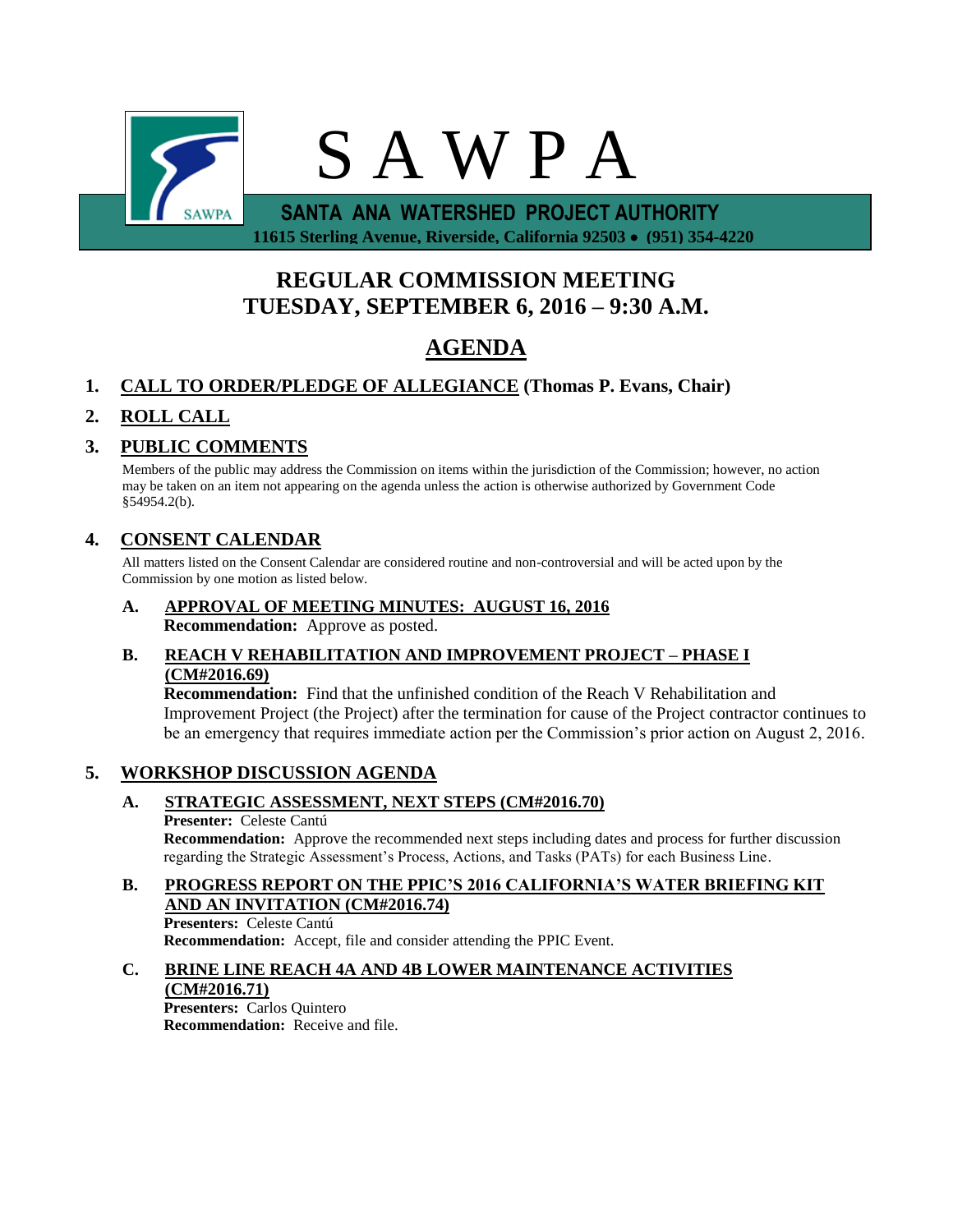#### **6. INFORMATIONAL REPORTS**

**Recommendation:** Receive and file the following oral/written reports/updates.

- **A. UPDATE ON PA 22 COMMITTEE (CM#2016.72) Presenter:** Mark Norton
- **B. UPDATE ON PA 23 COMMITTEE (CM#2016.73) Presenter:** Mark Norton
- **C. CHAIR'S COMMENTS/REPORT**
- **D. COMMISSIONERS' COMMENTS**

#### **E. COMMISSIONERS' REQUEST FOR FUTURE AGENDA ITEMS**

#### **7. CLOSED SESSION**

**A. CONFERENCE WITH LEGAL COUNSEL – EXISTING LITIGATION PURSUANT TO GOVERNMENT CODE SECTION 54956.9(d)(1)**

Name of Case: Spiniello Companies v. Charles King Company, Inc., Santa Ana Watershed Project Authority, The Ohio Casualty Insurance Company (Superior Court of Los Angeles BC616589)

#### **B. CONFERENCE WITH LABOR NEGOTIATORS – PURSUANT TO GOVERNMENT CODE SECTION 54957.6**

Agency Designated Representatives: Thomas P. Evans, Commission Chair Ed Killgore, Commission Vice Chair

Unrepresented Employee: General Manager

#### **8. ADJOURNMENT**

#### **PLEASE NOTE:**

Americans with Disabilities Act: Meeting rooms are wheelchair accessible. If you require any special disability related accommodations to participate in this meeting, please contact (951) 354-4220 or kberry@sawpa.org. 48-hour notification prior to the meeting will enable staff to make reasonable arrangements to ensure accessibility for this meeting. Requests should specify the nature of the disability and the type of accommodation requested.

Materials related to an item on this agenda submitted to the Commission after distribution of the agenda packet are available for public inspection during normal business hours at the SAWPA office, 11615 Sterling Avenue, Riverside, and available a[t www.sawpa.org,](http://www.sawpa.org/) subject to staff's ability to post documents prior to the meeting.

#### **Declaration of Posting**

I, Kelly Berry, Clerk of the Board of the Santa Ana Watershed Project Authority declare that on Wednesday, August 31, 2016, a copy of this agenda has been uploaded to the SAWPA website a[t www.sawpa.org](http://www.sawpa.org/) and posted in SAWPA's office at 11615 Sterling Avenue, Riverside, California.

 /s/ \_\_\_\_\_\_\_\_\_\_\_\_\_\_\_\_\_\_\_\_\_\_\_\_\_\_\_\_\_\_\_\_\_\_\_\_\_\_\_

Kelly Berry, CMC